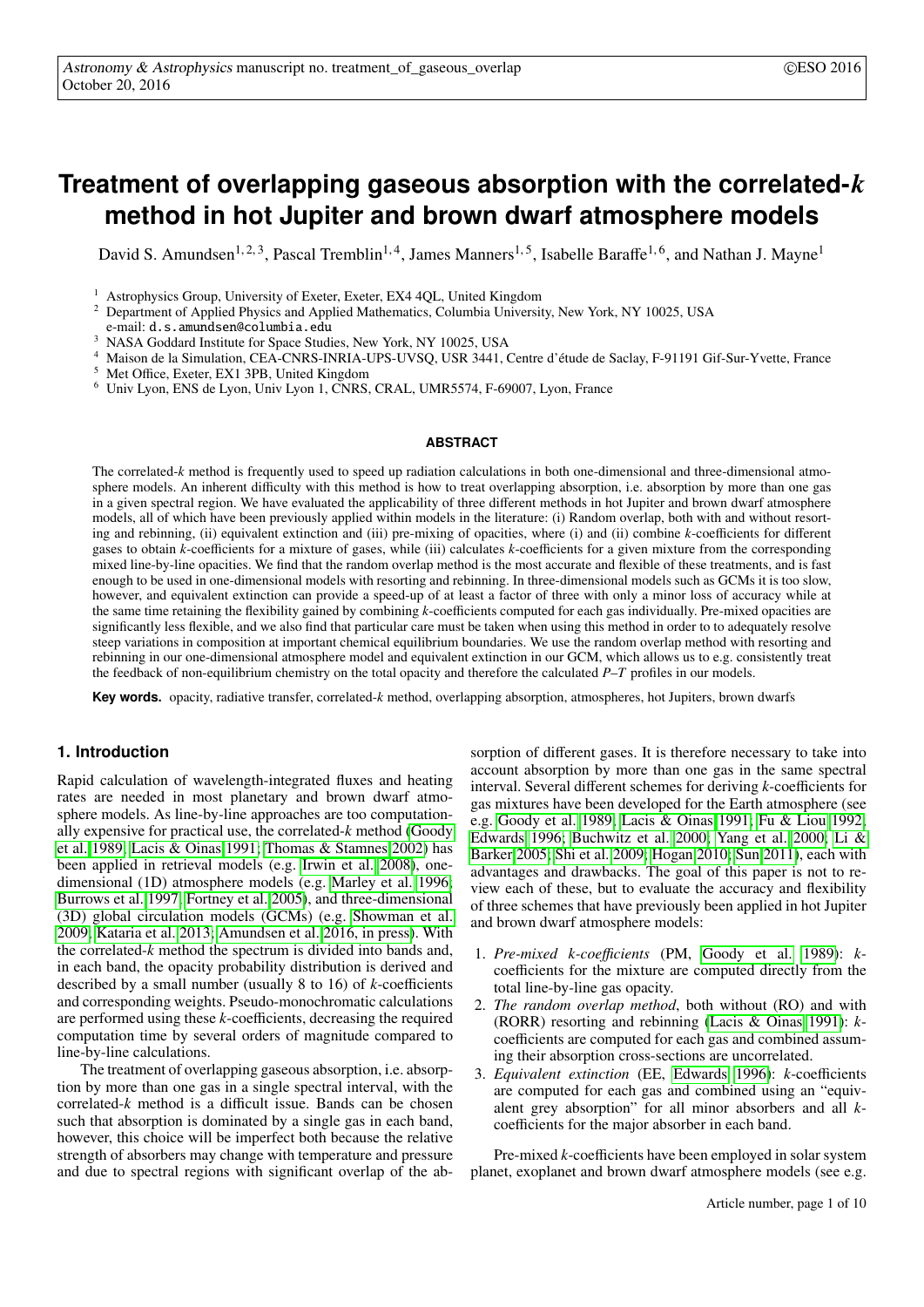[Marley et al. 1996;](#page-9-4) [Burrows et al. 1997;](#page-9-5) [Fortney et al. 2005;](#page-9-6) [Showman et al. 2009;](#page-9-7) [Wordsworth et al. 2013\)](#page-9-18). This method avoids problems related to combining *k*-coefficients for different gases, but is inflexible as mixing must be assumed before *k*-coefficients are computed. Alternatively, gas mixing ratios can be added as dimensions to the look-up table of *k*-coefficients, however, this leads to a very large number of dimensions in the table.

The random overlap method has been applied in retrieval models [\(Irwin et al. 2008\)](#page-9-3), and 1D brown dwarf and hot Jupiter atmosphere models [\(Drummond et al. 2016;](#page-9-19) [Mollière et al. 2015;](#page-9-20) [Tremblin et al. 2015,](#page-9-21) [2016\)](#page-9-22), and assumes that the absorption cross-sections of different gases are uncorrelated. The total number of *k*-coefficients in a band scales as the product of the number of *k*-coefficients for each overlapping gas, causing this method to become computationally expensive, but resorting and rebinning the resulting *k*-coefficients can be used to circumvent this issue [\(Lacis & Oinas 1991\)](#page-9-1). We have recently applied equivalent extinction in our GCM to study hot Jupiters [\(Amundsen et al.](#page-9-9) [2016, in press\)](#page-9-9). Like the random overlap method this method is more flexible than using pre-mixed *k*-coefficients, but requires knowledge of which absorbers should be treated as the major and minor sources of opacity in each band.

It is clearly beneficial in terms of model flexibility to compute *k*-coefficients individually for each gas and combine them on-the-fly in models using the current local mixing ratios. As all wavelength information is lost when the *k*-coefficients are computed it is impossible to do this perfectly without loss of accuracy, and requires an assumption about the absorption of the different gases. The random overlap method assumes that the lines of different gases are randomly overlapping (or equivalently that the absorption cross-sections are uncorrelated), while equivalent extinction assumes minor absorbers can be treated as grey. It is essential to verify the accuracy of these assumptions by comparing to line-by-line calculations.

In this paper we compare pre-mixing, random overlap and equivalent extinction in terms of computational efficiency and evaluate their accuracy by comparing to results from line-byline calculations. In Section [2](#page-1-0) we give a brief overview of the correlated-*k* method and Section [3](#page-1-1) describes the above overlap schemes in more detail. In Section [4](#page-4-0) we apply them in hot Jupiter atmosphere models, compare them and evaluate their computational efficiency, by using our 1D radiative-convective equilibrium atmosphere code ATMO [\(Tremblin et al. 2015,](#page-9-21) [2016\)](#page-9-22) and our GCM radiation scheme SOCRATES<sup>[1](#page-1-2)</sup> [\(Edwards & Slingo 1996;](#page-9-23) [Edwards 1996;](#page-9-11) [Amundsen et al. 2014\)](#page-9-24). We give our concluding remarks in Section [5.](#page-7-0)

# <span id="page-1-0"></span>**2. The correlated-***k* **method**

As treating the wavelength-dependence of gaseous absorption explicitly is too computationally expensive to be performed in many atmosphere models, the correlated-*k* method is frequently used. It considers the probability distribution of the opacity in the spectral bands and assumes that the mapping between spectral regions and the probability distribution is vertically correlated. Originally developed for the Earth atmosphere [\(Lacis & Oinas](#page-9-1) [1991\)](#page-9-1), it has since been adopted in both one-dimensional [\(Mar](#page-9-4)[ley et al. 1996;](#page-9-4) [Burrows et al. 1997;](#page-9-5) [Marley & Robinson 2014;](#page-9-25) [Tremblin et al. 2015\)](#page-9-21) and global circulation models [\(Showman](#page-9-7) [et al. 2009;](#page-9-7) [Kataria et al. 2013;](#page-9-8) [Amundsen et al. 2016, in press\)](#page-9-9) of hot Jupiter and brown dwarf atmospheres. We do not discuss

<span id="page-1-3"></span>Table 1. Methods for treating overlapping gaseous absorption considered here and our adopted acronyms.

| Overlap method                              | Acronym     |
|---------------------------------------------|-------------|
| Random overlap                              | RO.         |
| Random overlap with resorting and rebinning | <b>RORR</b> |
| (Adaptive) Equivalent extinction            | (A)EE       |
| Pre-mixing                                  | <b>PM</b>   |

the correlated- $k$  method in detail here, but refer to e.g. [Lacis](#page-9-1) [& Oinas](#page-9-1) [\(1991\)](#page-9-1), [Goody et al.](#page-9-0) [\(1989\)](#page-9-0) and [Thomas & Stamnes](#page-9-2) [\(2002\)](#page-9-2) for in-depth discussions. Note that we have previously verified the applicability of the correlated-*k* method in hot Jupiter and brown dwarf atmosphere models [\(Amundsen et al. 2014\)](#page-9-24).

In the correlated- $k$  method the opacity spectrum is divided into bands *b*. In each band *k*-coefficients  $k_l^b$  and corresponding weights  $w_l^b$  are computed from the probability distribution of the opacity, with *l* ∈ [1,  $n_k^b$ ] where  $n_k^b$  is the number of *k* coefficients within band *b*. The transmission through a homogeneous slab is within band *b*. The transmission through a homogeneous slab is given by

$$
\mathcal{T}(u) = \int_{\tilde{\nu}_1}^{\tilde{\nu}_2} d\tilde{\nu} w(\tilde{\nu}) e^{-k(\tilde{\nu})u} = \int_0^1 dg \, e^{-k(g)u} \tag{1}
$$

<span id="page-1-5"></span><span id="page-1-4"></span>
$$
\approx \sum_{l=1}^{n_k^b} w_l^b e^{-k_l^b u},\tag{2}
$$

where  $\tilde{v}$  is the wavenumber,  $\tilde{v}_1$  and  $\tilde{v}_2$  are wavenumber limits of band *b*,  $w(\tilde{v})$  is a weighting function, and  $k(\tilde{v})$  and *u* are the opacity and column density of the gas, respectively.  $g(k)$  is the cumulative opacity probability distribution, where  $g(k)$  is the probability of having an opacity  $\leq k$  within the band.

<span id="page-1-6"></span>Pseudo-monochromatic fluxes  $F_l^b$  are computed for each  $k_l^b$ . coefficient, with the integrated flux in band *b* given by

$$
F^{b} = \sum_{l=1}^{n_k^{b}} w_l^{b} F_l^{b},
$$
\n(3)

<span id="page-1-7"></span>and the total spectral integrated flux given by

$$
F = \sum_{b=1}^{n_b} F^b,\tag{4}
$$

where  $n_b$  is the number of bands.

The  $k_l^b$ -coefficients are the *k*-coefficients for the gas mixture, i.e. taking into account all absorbers present. Spectral bands can be chosen such that absorption is dominated by only one gas, the major absorber, in each band. Other gases may still contribute significantly to absorption, however, which causes the need to treat overlapping absorption. In addition, in some spectral regions the major and minor absorbers may change depending on the gas mixing ratios. Consequently, there is a need to compute *k*-coefficients for a gas mixture.

# <span id="page-1-1"></span>**3. Treatments of gaseous overlap**

In this section we briefly discuss three different methods for treating overlapping gaseous absorption previously used in hot Jupiter and brown dwarf atmosphere models in the literature. For convenience we adopt a set of acronyms for these overlap methods, which we summarise in Table [1.](#page-1-3)

<span id="page-1-2"></span><sup>1</sup> <https://code.metoffice.gov.uk/trac/socrates>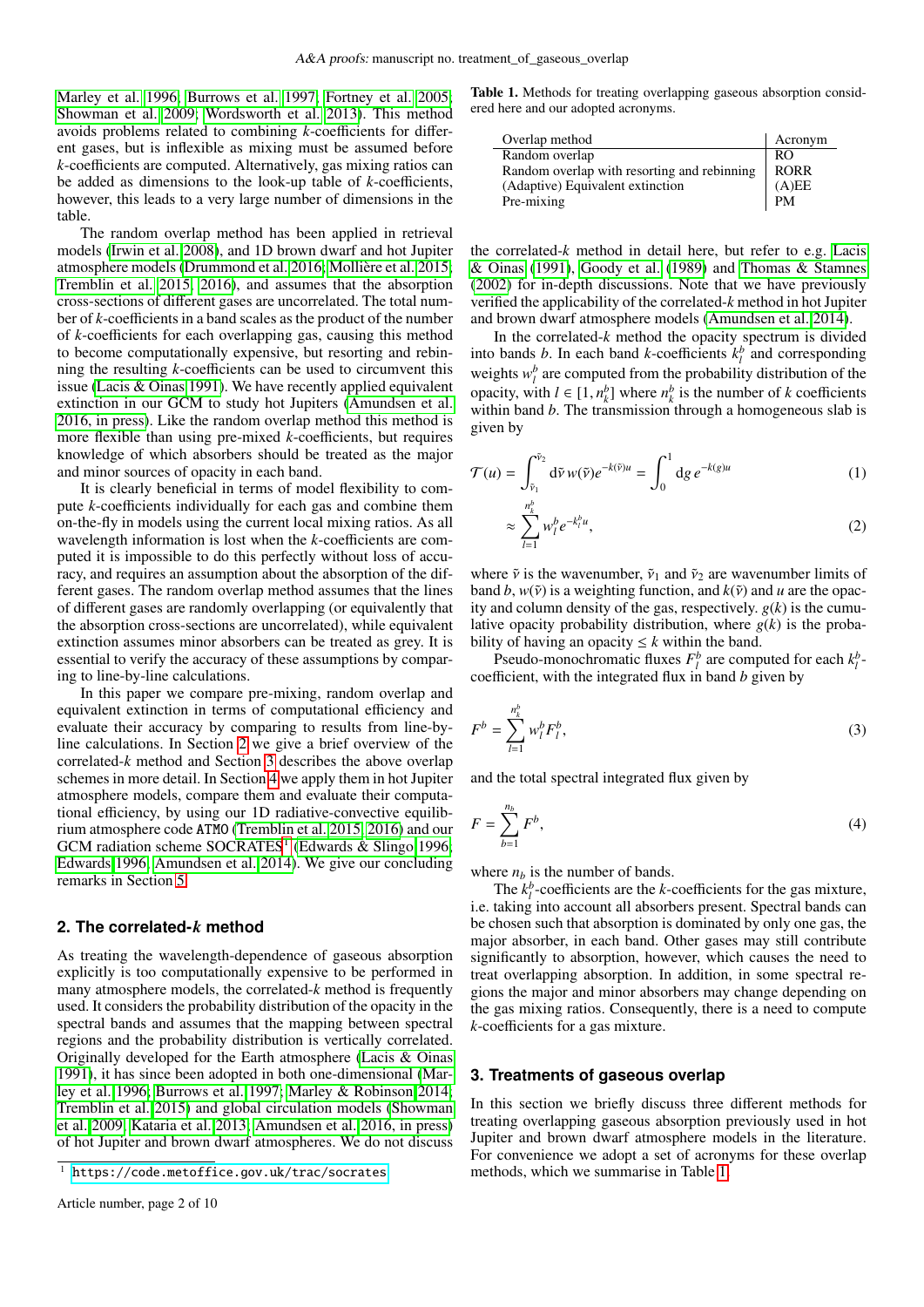### 3.1. Pre-mixed

The total absorption coefficient can be calculated by summing line-by-line absorption coefficients for all absorbing species weighted by their relative abundances:

$$
k^{\text{tot}}(\tilde{\nu}, P, T) = \sum_{i=1}^{N_s} k_i(\tilde{\nu}, P, T) \zeta_i(P, T), \qquad (5)
$$

where the sum is over all  $N_s$  species, and  $k_i(\tilde{v}, P, T)$  and  $\zeta_i(P, T)$ are the absorption coefficient and mixing ratio of gas *i* at pressure *P* and temperature *T*, respectively. The total absorption coefficient at a given  $(P, T)$  is then given by  $k^{\text{tot}} \rho$ , where  $\rho$  is the total gas density  $k^{\text{tot}}$  can be used to compute and tabulate  $k$ total gas density.  $k^{\text{tot}}$  can be used to compute and tabulate  $k$ coefficients for the gas mixture as a function of temperature and pressure. This approach has several advantages: it is fast, requiring only one set of *k*-coefficients for each temperature and pressure, and it is simple to implement. This technique has been used in 1D atmosphere models (e.g. [Marley & Robinson 2014\)](#page-9-25) and the SPARC/MITgcm [\(Showman et al. 2009\)](#page-9-7). It is not particularly flexible, however, as the local mixing ratios  $\zeta_i(P, T)$ must be determined before the time consuming calculation of *k*-coefficients. A potential solution would be to add gas mixing ratios as dimensions to the look-up table of *k*-coefficients, but the increased size of such a table is prohibitive for application in atmosphere models with many absorbing gases.

### 3.2. The random overlap method

The second method we discuss is the random overlap method [\(Lacis & Oinas 1991\)](#page-9-1). *k*-coefficients are computed individually for each gas, and *k*-coefficients for different gases are combined assuming that the absorption coefficient of one gas *x*, is uncorrelated to that of a second gas *y*, i.e. that their lines are randomly overlapping. The total transmission of the gas mixture over some column density  $(u_x, u_y)$  is then given by a simple scalar product,

<span id="page-2-0"></span>
$$
\mathcal{T}(u_x, u_y) = \mathcal{T}_x(u_x) \times \mathcal{T}_y(u_y). \tag{6}
$$

We show in Appendix [A](#page-8-0) that this is equivalent to convolving the opacity probability distributions of the different gases. The assumption that the absorption coefficients are uncorrelated will depend on the adopted bands and its applicability should be verified by comparing to line-by-line calculations. We perform such a comparison in Section [4.1.](#page-4-1)

## 3.2.1. Without resorting and rebinning

Equation [\(6\)](#page-2-0) can be rewritten in terms of the *k*-coefficients for the individual gases *x* and *y*. The transmission through one layer is, using Eqs. [\(1\)](#page-1-4), [\(2\)](#page-1-5) and [\(6\)](#page-2-0),

$$
\mathcal{T}(u_x, u_y) = \int_{\tilde{\nu}_1}^{\tilde{\nu}_2} d\tilde{\nu} w_x(\tilde{\nu}) e^{-k_x(\tilde{\nu})u_x} \times \int_{\tilde{\nu}_1}^{\tilde{\nu}_2} d\tilde{\nu}' w_y(\tilde{\nu}) e^{-k_y(\tilde{\nu}')u_y}
$$
(7)

$$
= \sum_{l=1}^{n_{k,x}} \sum_{m=1}^{n_{k,y}} w_{x,l} w_{y,m} e^{-k_{x,l} u_x - k_{y,m} u_y}.
$$
 (8)

Defining  $u_{xy} = u_x + u_y$ , we can write the above transmission as

$$
\mathcal{T}(u_x, u_y) = \sum_{l=1}^{n_{k,x}} \sum_{m=1}^{n_{k,y}} w_{xy,lm} e^{-k_{xy,lm} u_{xy}}, \qquad (9)
$$

where

$$
k_{xy,lm} = \frac{k_{x,l}u_x + k_{y,m}u_y}{u_x + u_y} = \frac{k_{x,l}\zeta_x u + k_{y,m}\zeta_y u}{\zeta_x u + \zeta_y u}
$$
(10)

<span id="page-2-1"></span>
$$
=\frac{k_{x,l}\zeta_x+k_{y,m}\zeta_y}{\zeta_x+\zeta_y},\tag{11}
$$

<span id="page-2-2"></span>and

$$
w_{xy,lm} = w_{x,l} w_{y,m}.\tag{12}
$$

For illustration we show schematics of the  $k$ -coefficients  $H_2O$ and CO in Fig. [1](#page-3-0)a, with the combined *k*-coefficients in Fig. [1](#page-3-0)b calculated using Eq. [\(11\)](#page-2-1) assuming  $\zeta_{\text{H}_2\text{O}} = 0.9$  and  $\zeta_{\text{CO}} = 0.1$ .

Running  $n_{k,x}n_{k,y}$  pseudo-monochromatic calculations using the  $k_{xy,lm}$ -coefficients the total flux can be calculated as usual using Eqs. [\(3\)](#page-1-6) and [\(4\)](#page-1-7) with the weights *<sup>w</sup>xy*,*lm*. This procedure can be replicated for an arbitrary number of gases, however, the computation time increases by a factor of  $n_k$  for each gas added. This method therefore quickly becomes too computationally expensive for practical use.

# <span id="page-2-4"></span>3.2.2. With resorting and rebinning

[Lacis & Oinas](#page-9-1) [\(1991\)](#page-9-1) suggested that ranking and reblocking, i.e. resorting the *<sup>k</sup>xy*,*lm*-coefficients and rebinning them to obtain a smaller number of *k*-coefficients  $k_{vv}^{bin}$ , would circumvent the scaling issue. The procedure is illustrated in panels c and d of Fig. [1.](#page-3-0) First the *k*-coefficients of two gases are combined using Eqs. [\(11\)](#page-2-1) and [\(12\)](#page-2-2), as shown in Fig. [1b](#page-3-0). These  $n_{k,x}n_{k,y}$ *k*-coefficients are sorted in increasing order, with the weights sorted using the same mapping, as shown in Fig.  $1c<sup>2</sup>$  $1c<sup>2</sup>$  $1c<sup>2</sup>$ . The sorted  $k_{xy,lm}$ -coefficients are then binned down to  $n_k^{\text{bin}} k_{xy,l}^{\text{bin}}$ -coefficients, which we show in Fig. [1d](#page-3-0).

The weights used in the rebinning,  $w_{xy}^{bin}$ , must be the same<br>all layers, and should ideally be spaced equally in  $\log k$ . for all layers, and should ideally be spaced equally in log *<sup>k</sup>xy*,*lm*. As *<sup>k</sup>xy*,*lm* will vary vertically, however, equal spacing in log *<sup>k</sup>xy*,*lm* in one layer will not correspond to equal spacing in log *<sup>k</sup>xy*,*lm* at a different level. Consequently a compromise must be made, with one possible solution being an equal spacing in log *<sup>k</sup>xy*,*lm* defined where the optical depth in each band reaches unity. As the above procedure of resorting and rebinning is repeated to include more than two gases, however, log *<sup>k</sup>xy*,*lm* will change meaning the ideal spacing to change. In addition, particular care must be taken to treat cases where *k*-coefficients of gases are zero.

For simplicity and ease of implementation we use a much simpler approach for determining the weights  $w_{yy}^{\text{bin}}$ . In *xy<sub>xy</sub>*, *li*SOCRATES we use weights given by a Gauss-Legendre quadrature, while in ATMO we use uniform weights, both of which can have an arbitrary number of rebinned *k*-coefficients  $n_k^{\text{bin}}$ . The rebinned coefficients  $k_{xy,l}^{bin}$  are found by computing a weighted av-<br>*xyzz of all behavior to seek* him while where we erage of all  $k_{xy,lm}$ -terms belonging to each bin  $w_{xy,lm}^{\text{bin}}$ , where  $w_{xy,lm}$ <br>are used as weights If a  $k_{xy,lm}$  term extends over more than a are used as weights. If a *<sup>k</sup>xy*,*lm*-term extends over more than a single  $w_{\text{rv}}^{\text{bin}}$  bin, it is split over neighbouring bins such that the *xy*,*l* weights  $w_{xy,lm}$  sum up to exactly  $w_{xy,l}^{bin}$  in each bin. We use a linear average but note that the accuracy can be improved somewhat average, but note that the accuracy can be improved somewhat by averaging in  $\log k_{xy,lm}$ . This causes a significant increase in computation time, however, due to the need to compute the logarithm of many *k*-terms, and would also require particular care to treat cases where *<sup>k</sup>xy*,*lm*-terms are zero.

<span id="page-2-3"></span><sup>&</sup>lt;sup>2</sup> We have used quicksort, shellsort and heapsort, all available as standard library routines (e.g. [Press et al. 2007\)](#page-9-26), and found that quicksort is generally the fastest. We adopt quicksort in the current work.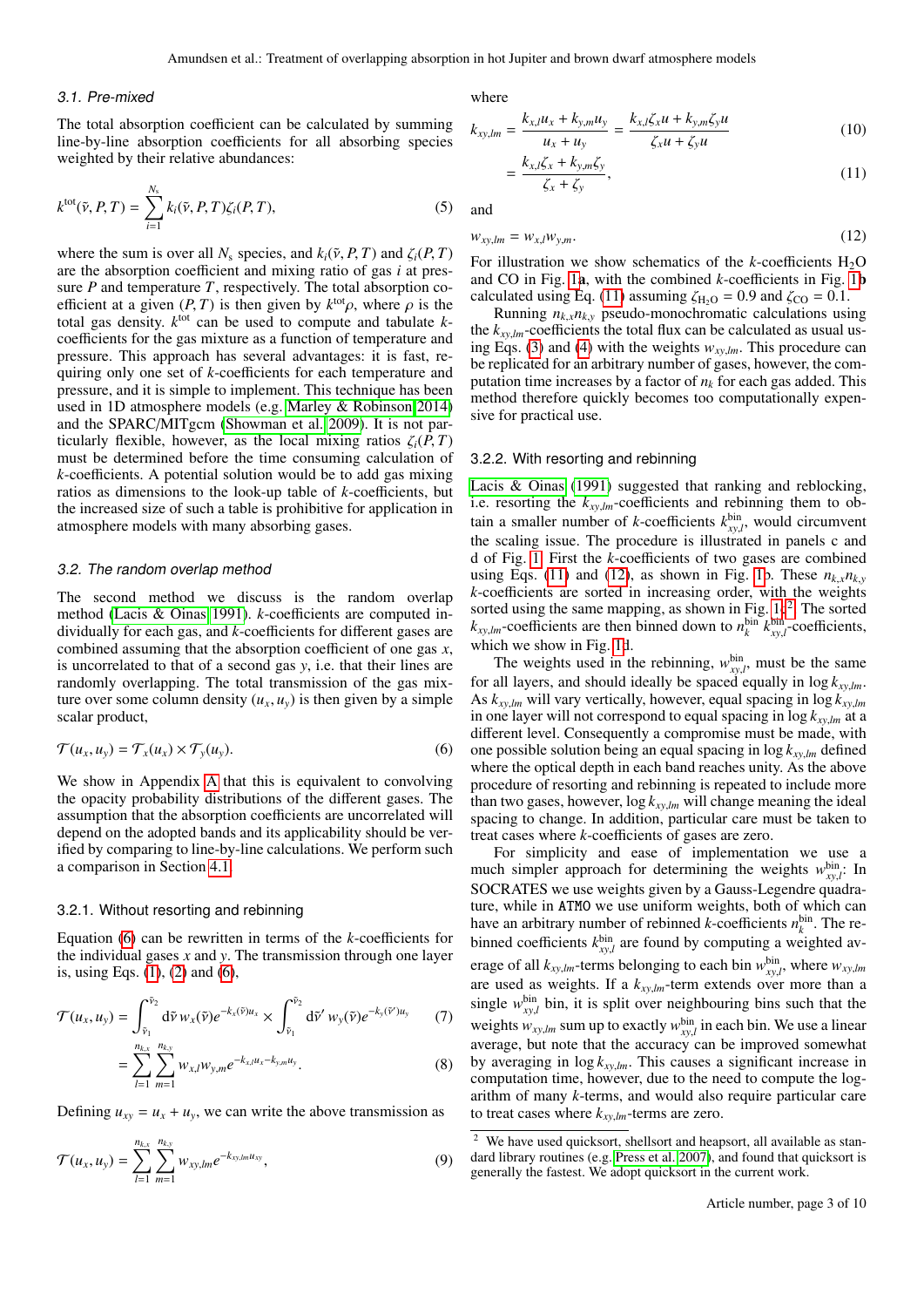

<span id="page-3-0"></span>Fig. 1. Schematic illustration of the random overlap method. The original *k*-distributions of H<sub>2</sub>O and CO are shown in panel a, with the combined *k*-coefficients shown in panel b calculated using Eqs. [\(11\)](#page-2-1) and [\(12\)](#page-2-2) assuming  $\zeta_{\text{H}_2\text{O}} = 0.9$  and  $\zeta_{\text{CO}} = 0.1$ . Without resorting and rebinning (RO) the  $k_{x}$ , *hm*-coefficients with corresponding weights  $w_{xy}$ , *lm* are used directly. With resorting and rebinning (RORR) the combined *k*-coefficients in panel b are resorted, as shown in panel c, and then rebinned down to a smaller number of *k*-coefficients, as shown in panel d.

After this resorting and rebinning, the process is repeated, adding one gas at a time, until all gases have been added. The final binned *k*-coefficients are used to compute the fluxes and heating rates for the atmosphere. This approach is consequently much more flexible than pre-mixing gases as gas abundances can be set at run-time.

#### 3.3. Equivalent extinction

The last method of treating gaseous overlap that we consider is equivalent extinction [\(Edwards 1996\)](#page-9-11). It utilizes the fact that in most bands there is a primary (major) absorber, and includes additional absorbers through a grey "equivalent extinction". In each layer and band an equivalent extinction  $\bar{k}$  is calculated for each minor gas, which for the thermal component is defined as

$$
\bar{k}_x = \frac{\sum_{l=1}^{n_{k,x}} w_{x,l} k_{x,l} F_{y,l}}{\sum_{l=1}^{n_{k,x}} w_{x,l} F_{y,l}},
$$
\n(13)

where  $k_{x,l}$  are the *k*-coefficients of the minor gas in the layer with corresponding weights  $w_{x,l}$ , and  $F_{y,l}$  is the thermal flux<br>in the layer including only absorption by k term *l* of the gas in the layer including only absorption by *k*-term *l* of the gas. Pseudo-monochromatic calculations are performed for all *n<sup>k</sup> k*coefficients of the major gas in each band, with all other absorbers included by using the equivalent grey absorption  $\bar{k}_x$ . This effectively reduces the number of pseudo-monochromatic calculations required to one per *k*-coefficient per gas.

The direct component of the stellar flux is readily included by calculating the transmission for each gas separately and then

taking the product since, assuming random overlap, direct transmissions are multiplicative (see Eq. [\(6\)](#page-2-0)). For the diffuse stellar beam, which will be non-zero if scattering is included, the equivalent extinction is defined by

<span id="page-3-2"></span>
$$
\bar{k}_x = \frac{\sum_{l=1}^{n_{k,x}} w_{x,l} k_{x,l} F_{s*,l}}{\sum_{l=1}^{n_{k,x}} w_{x,l} F_{s*,l}},
$$
\n(14)

 $F_{s*,l}$  is the direct flux at the lower boundary including only *k*-<br>term *l* of the gas. The use of  $F_{l}$ , means that equivalent extincterm *l* of the gas. The use of  $F_{s * l}$  means that equivalent extinction in the current formulation is less suited for use in hot Jupiter atmosphere models as the direct stellar flux at the bottom boundary may be zero. In this case we use the smallest *k*-coefficient for the minor gas as  $\bar{k}_x$ . In this work, however, as we only consider Rayleigh scattering, the main stellar radiation is contained in the direct beam, making this a minor issue.

<span id="page-3-1"></span>We show a schematic illustration of this overlap method in Fig. [2,](#page-4-2) where the original *k*-distributions are shown in Fig. [1a](#page-3-0). From the *k*-coefficients of the minor absorber, in this case CO, an equivalent grey absorption is calculated according to Eq. [\(13\)](#page-3-1) or Eq. [\(14\)](#page-3-2), as illustrated in Fig. [2a](#page-4-2). This grey absorption is then added onto the *k*-coefficients of the minor gas using the corresponding mixing ratios, here assumed to be  $\zeta_{H_2O} = 0.9$  and  $\zeta_{\text{CO}} = 0.1$ , with the combined *k*-coefficients used in the radiation calculations shown in Fig. [2b](#page-4-2).

## 3.3.1. Determining the major absorber

We consider two approaches for determining the major absorber in each band: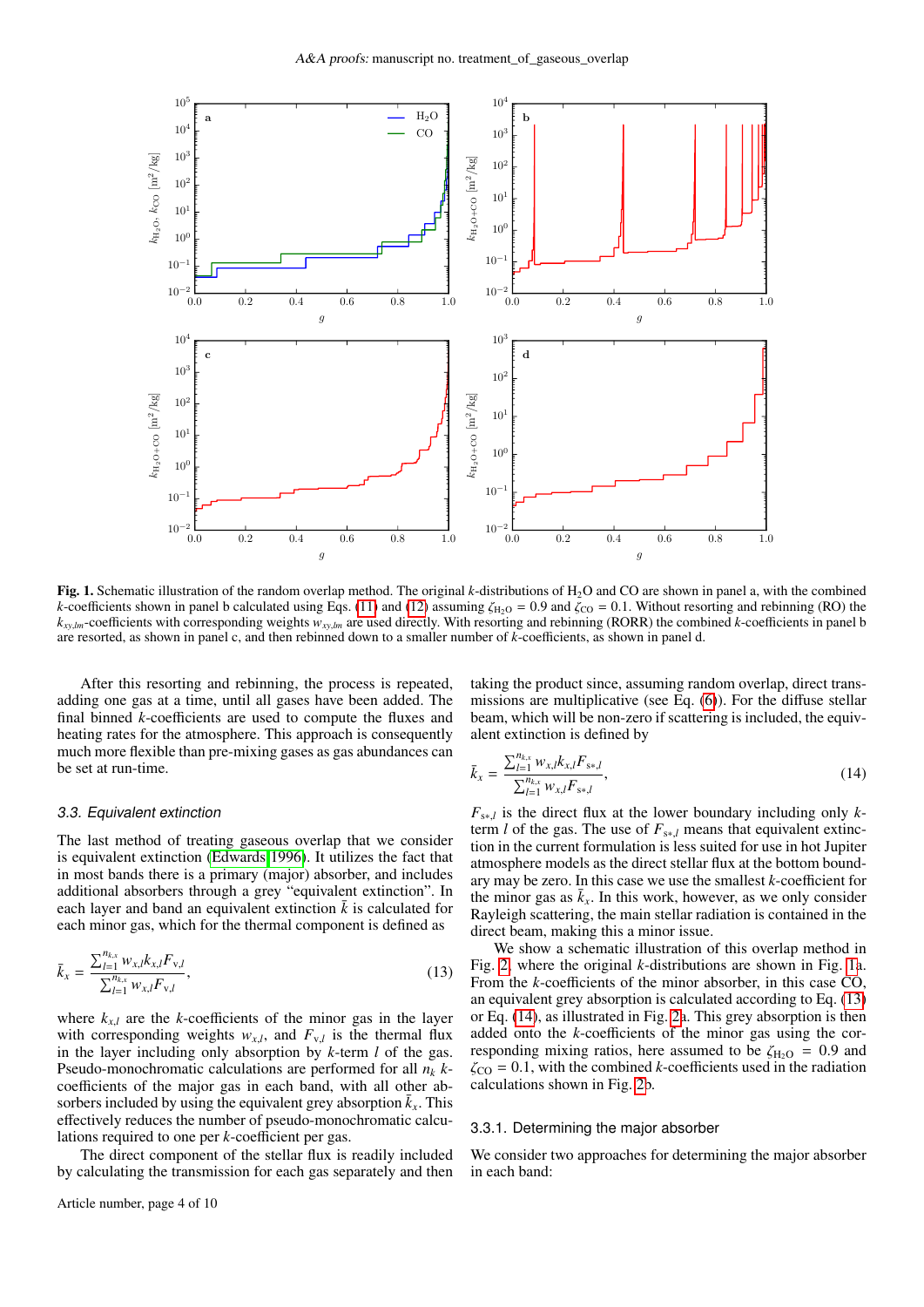

<span id="page-4-2"></span>Fig. 2. Schematic illustration of equivalent extinction (EE). An equivalent grey absorption is calculated for each minor gas (CO in our case), as shown in panel a, using Eq. [\(13\)](#page-3-1) or Eq. [\(14\)](#page-3-2). This grey absorption is added onto the *k*-coefficients of the major gas (H2O in this example) using the corresponding mixing ratios, here assumed to be  $\zeta_{\text{H}_2\text{O}} = 0.9$ ,  $\zeta_{\text{CO}} = 0.1$ , as shown in panel b.

- 1. Calculating the transmission of each gas down to the lower boundary using the maximum allowed mixing ratio for each gas given the elemental abundances, e.g. for  $H_2O$  assuming all O is in the form of  $H_2O$ . The gas with the smallest transmission in each band can be considered to be the major absorber. We label this approach EE, however, it is rather naive as local mixing ratios may significantly impact which gas dominates absorption in a band. Consequently, we have also considered a more sophisticated approach.
- 2. In a given column the transmission of each gas is calculated from the top of the atmosphere down to the first layer where the total transmission is  $\leq e^{-1}$ , i.e. where the total optical depth has reached 1 in the hand. The major absorber is then depth has reached 1 in the band. The major absorber is then defined as the gas with the smallest transmission at this level. We calculate the total transmission assuming random overlap and multiply individual gas transmissions according to Eq. [\(6\)](#page-2-0). If the total optical depth does not reach 1 we use the gas transmissions down to the lower boundary of the model instead. We label this approach AEE for adaptive equivalent extinction.

To increase the efficiency and ease the implementation we use the average *k*-coefficients down to an optical depth of 1 for each gas as defined in Eq. (19) in [Amundsen et al.](#page-9-24) [\(2014\)](#page-9-24) in these calculations. Alternatively, the transmissions with AEE can be calculated using the local *k*-coefficients in each layer, however, we do not expect this to have a significant effect on the choice of major absorber.

# <span id="page-4-0"></span>**4. Application to hot Jupiter and brown dwarf atmospheres**

In this section we evaluate the accuracy of the overlapping gaseous absorption treatments discussed above when applied to hot Jupiter- and brown dwarf-like atmospheres by comparing them to line-by-line calculations. We have previously tested the applicability of the correlated-*k* method to these atmospheres [\(Amundsen et al. 2014\)](#page-9-24), so we limit the discussion here to the overlap treatments. The test atmospheres here are identical to those in [Amundsen et al.](#page-9-24) [\(2014\)](#page-9-24), however, in the present work we include all the updates to the opacities described in [Amund](#page-9-9)[sen et al.](#page-9-9) [\(2016, in press\)](#page-9-9) and include 13 opacity sources in to- $\text{tal}^3$  $\text{tal}^3$ . Abundances are as in [Amundsen et al.](#page-9-9) [\(2016, in press\)](#page-9-9), and

we include TiO and VO opacity for the day side *P*–*T* profile, but not for the night side profile, in Fig. [3.](#page-5-0) We take the TiO/VO condensation curve from [Fortney et al.](#page-9-31) [\(2008\)](#page-9-31) and apply a small smoothing of the abundance as described in [Amundsen et al.](#page-9-9) [\(2016, in press\)](#page-9-9), with a smoothing scale of  $\Delta T_{\text{char}}^i = 10 \text{ K}.$ 

An important aspect of the correlated-*k* method is the choice of spectral bands. Both accuracy and computational costs increase with increasing number of bands, and it is therefore necessary to make a compromise between accuracy and speed. We adopt the 32 spectral bands used in [Amundsen et al.](#page-9-24) [\(2014\)](#page-9-24) for all calculations using the correlated-*k* method presented here, as this is enough for the error to become acceptably small, and small enough to facilitate use in both 1D and 3D models. A study of how the error varies depending on the number and placement of the spectral bands is beyond the scope of the present work.

The adopted *P*–*T* profiles are shown in Fig. [3,](#page-5-0) which are derived from the equilibrium *P*–*T* profile of [Iro et al.](#page-9-32) [\(2005\)](#page-9-32) derived for HD 209458b as adopted by [Cooper & Showman](#page-9-33) [\(2005,](#page-9-33) [2006\)](#page-9-34), [Rauscher & Menou](#page-9-35) [\(2010\)](#page-9-35) and [Heng et al.](#page-9-36) [\(2011\)](#page-9-36) with the minor adjustment introduced by [Mayne et al.](#page-9-37) [\(2014\)](#page-9-37). The TiO/VO condensation curve is plotted as dashed black line.

### <span id="page-4-1"></span>4.1. Validity of the random overlap assumption

In this section we test the validity of the random overlap assumption, which is considered to be more accurate than equivalent extinction [\(Edwards 1996\)](#page-9-11), by comparing it to line-by-line (LbL) calculations using our 1D atmosphere code ATMO [\(Amundsen](#page-9-24) [et al. 2014;](#page-9-24) [Tremblin et al. 2015,](#page-9-21) [2016\)](#page-9-22). Unfortunately the random overlap method without resorting and rebinning has not yet been implemented in ATMO. Instead we use 120 rebinned *k*-terms in the tests presented in this section, which we have found to be more than sufficient for the solution to have converged (see Section [4.2](#page-6-0) for convergence tests), in order to minimize errors caused by the rebinning. All line-by-line calculations were run at a resolution of  $0.001 \text{ cm}^{-1}$ .

# 4.1.1. Night side

In Figs. [4](#page-5-1) and [5](#page-5-2) we show the fluxes and heating rates, with corresponding errors calculated by comparing to line-by-line fluxes

<span id="page-4-3"></span><sup>&</sup>lt;sup>3</sup> We include the opacity of  $H_2O$  [\(Barber et al. 2006\)](#page-9-27), CO [\(Rothman](#page-9-28) [et al. 2010\)](#page-9-28), CH<sub>4</sub> [\(Yurchenko & Tennyson 2014\)](#page-9-29), NH<sub>3</sub> [\(Yurchenko et al.](#page-9-30)

[<sup>2011\)</sup>](#page-9-30),  $H_2-H_2$  and  $H_2$ –He collision induced absorption [\(Richard et al.](#page-9-38) [2012\)](#page-9-38), TiO [\(Plez 1998\)](#page-9-39), VO (B. Plez, priv. comm.), Li, Na, K, Rb and Cs [\(Heiter et al. 2008\)](#page-9-40).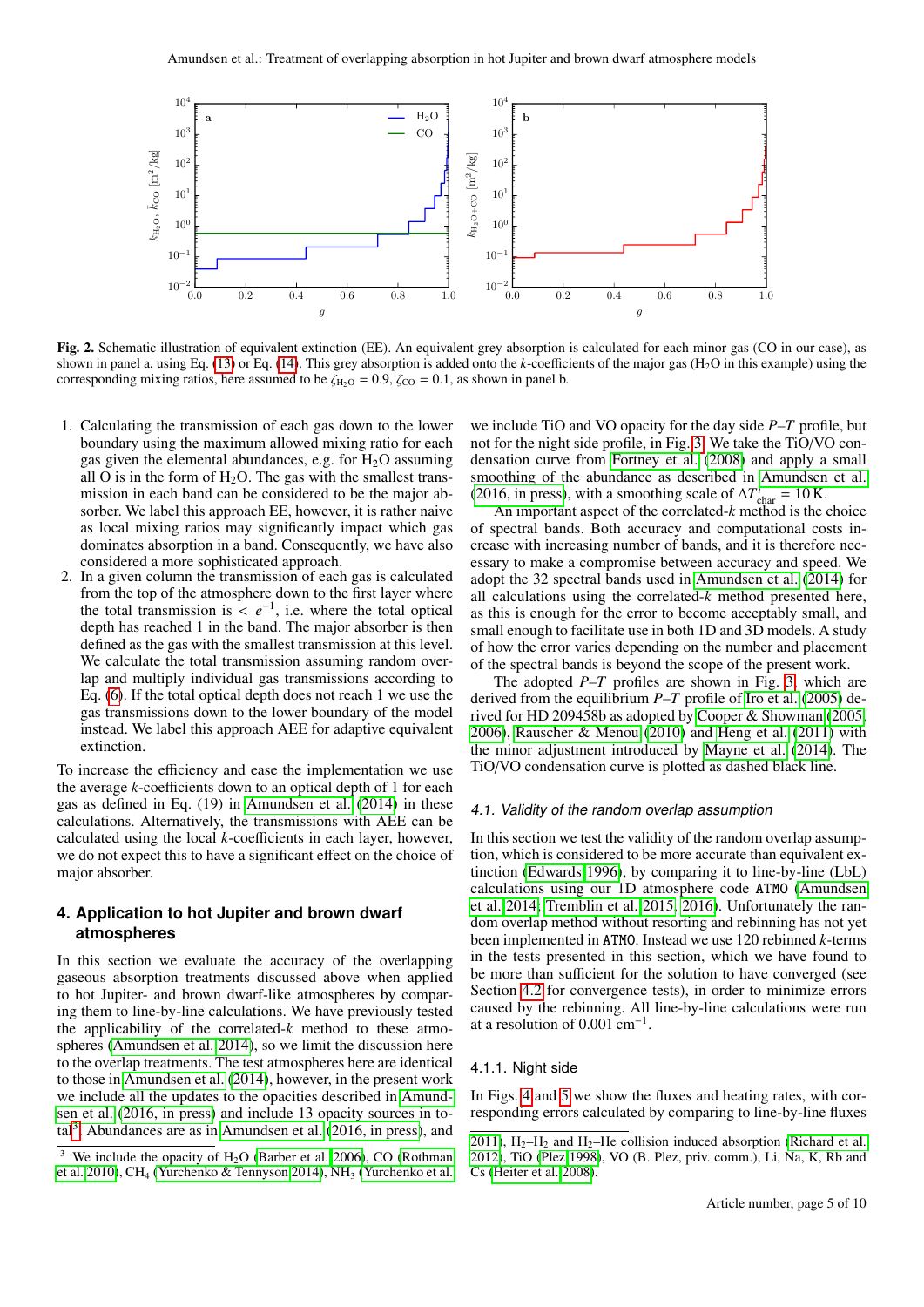

<span id="page-5-0"></span>Fig. 3. *P*–*T* profiles used for the tests in the present work. Profiles are derived from the equilibrium *P*–*T* profile of [Iro et al.](#page-9-32) [\(2005\)](#page-9-32) as adopted by [Cooper & Showman](#page-9-33) [\(2005,](#page-9-33) [2006\)](#page-9-34), [Rauscher & Menou](#page-9-35) [\(2010\)](#page-9-35) and [Heng et al.](#page-9-36) [\(2011\)](#page-9-36) with the smoothing introduced by [Mayne et al.](#page-9-37) [\(2014\)](#page-9-37). We adopt the TiO/VO condensation curve from [Fortney et al.](#page-9-31) [\(2008\)](#page-9-31), plotted as a dotted line.



<span id="page-5-1"></span>Fig. 4. Fluxes (left) and absolute errors in fluxes (right) for the night side *P*–*T* profile in Fig. [3.](#page-5-0) The line-by-line (LbL) calculation was run at a 0.001 cm<sup>-1</sup> resolution corresponding to  $5 \times 10^7$  monochromatic cal-<br>culations, while we used 120 rebinned *k*-coefficients in each band corculations, while we used 120 rebinned *k*-coefficients in each band corresponding to 3840 pseudo-monochromatic calculations. Both results were obtained using ATMO.

and heating rates, obtained for the night side *P*–*T* profile shown in Fig. [3.](#page-5-0) It is clear that both fluxes and heating rates obtained when using the correlated-*k* method with the random overlap method match the line-by-line results very well, with errors of a few percent. We note that these errors are both due to the use of the correlated-*k* method and the random overlap assumption, and in agreement with the errors found in [Amundsen et al.](#page-9-24) [\(2014\)](#page-9-24).

#### 4.1.2. Day side

In Figs. [6](#page-5-3) and [7](#page-5-4) we show the fluxes and heating rates, again with corresponding errors, for the day side *P*–*T* profile shown in Fig. [3.](#page-5-0) As for the night side *P*–*T* profile both fluxes and heating rates obtained with the correlated-*k* method using random overlap are in good agreement with the corresponding line-byline results, with errors of a few percent. As for the night side these errors are both due to the use of the correlated-*k* method



<span id="page-5-2"></span>Fig. 5. Same as Fig. [4](#page-5-1) but for heating rates.



<span id="page-5-3"></span>Fig. 6. Fluxes (left) and absolute errors in fluxes (right) for the day side *P*–*T* profile in Fig. [3.](#page-5-0)



<span id="page-5-4"></span>Fig. 7. Same as Fig. [6](#page-5-3) but for heating rates.

and the random overlap assumption, and in agreement with the errors found in [Amundsen et al.](#page-9-24) [\(2014\)](#page-9-24).

Based on these results we conclude that the random overlap method is indeed sufficiently accurate to be applied to these atmospheres for the bands adopted here. We note that for a different choice of bands, particularly for wider bands, the random overlap assumption should be reevaluated to make sure it is still valid.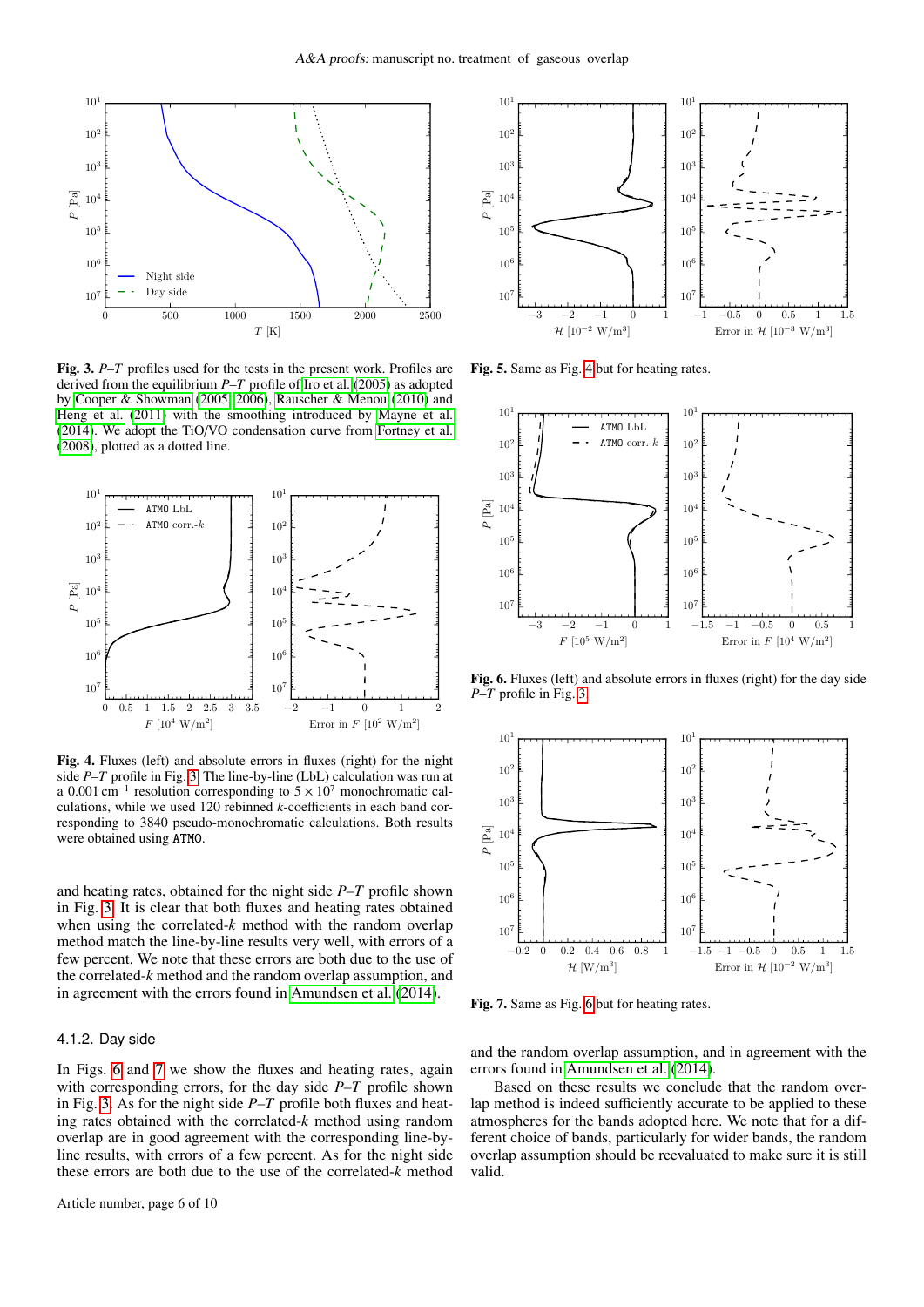

<span id="page-6-1"></span>Fig. 8. Fluxes (left) and absolute errors in fluxes (right) obtained with the night side *P*–*T* profile in Fig. [3](#page-5-0) using SOCRATES. Fluxes obtained using the random overlap method without resorting and rebinning (RO) are used to calculate errors for the random overlap with resorting and rebinning (RORR) with  $n_k^{\text{bin}} = 8$ , 16 and 32, equivalent extinction (EE), adaptive equivalent extinction (AEE) and pre-mixed opacities (PM).

### <span id="page-6-0"></span>4.2. Comparison of gaseous overlap treatments

Unfortunately, using 120 rebinned *k*-terms becomes too computationally expensive even in our 1D atmosphere model. In this section we evaluate the accuracy of more efficient overlap treatments, and compare them in terms of both accuracy and computational efficiency using our GCM radiation scheme SOCRATES [\(Edwards & Slingo 1996;](#page-9-23) [Edwards 1996\)](#page-9-11). We have previously presented the adaptation of this radiation scheme to hot Jupiters [\(Amundsen et al. 2014\)](#page-9-24). The radiation scheme setup used here is identical to the one we use in our hot Jupiter GCM simulations presented in [Amundsen et al.](#page-9-9) [\(2016, in press\)](#page-9-9), i.e. for the two-stream approximation we use a diffusivity of  $D = 1.66$ for thermal and  $D = 2$  for stellar radiation. Rayleigh scattering is included for stellar radiation, and we ignore all other forms of scattering.

# <span id="page-6-4"></span>4.2.1. Night side

We show in Figs. [8](#page-6-1) and [9](#page-6-2) the thermal net upward fluxes and heating rates using the night side *P*–*T* profile in Fig. [3,](#page-5-0) with corresponding errors, for all overlap treatments considered here. Errors are calculated by comparing to results obtained using the random overlap method without resorting and rebinning (RO). First, it is clear that using the random overlap method with resorting and rebinning (RORR) with an increasing number of rebinned *k*-terms  $n_k^{\text{bin}}$  significantly decreases the error in both fluxes and heating rates. Equivalent extinction (EE) is somewhat less accurate than RORR with  $n_k^{\text{bin}} = 8$ , and with adaptive equivalent extinction (AEE) errors do not decrease significantly indicating the choice of major absorbers with EE was appropriate for this *P*–*T* profile.

Pre-mixed (PM) opacities are significantly less accurate than all the above overlap treatments, this stems from errors introduced by the interpolation in the pre-mixed opacity table. Changes in mixing ratios with temperature and pressure can cause large changes in the pre-mixed opacities which are not properly resolved by our opacity table. To illustrate this we have in Fig. [10](#page-6-3) plotted fluxes and heating rates obtained again using the night side *P*–*T* profile, but using constant mixing ratios equal to the mixing ratios at  $P = 10^4$  Pa,  $T = 1000$  K both when



<span id="page-6-2"></span>Fig. 9. Same as Fig. [8](#page-6-1) but for heating rates. L1 norms of the errors (see [Amundsen et al. 2014,](#page-9-24) the average heating rate error weighted by the local heating rates) are  $4.5\%$  for RORR with  $n_k^{\text{bin}} = 8$ ,  $1.9\%$  for RORR with  $n_1^{\text{bin}} = 16$ ,  $1.5\%$  for PORR with  $n^{\text{bin}} = 32$ ,  $13\%$  for FE,  $11\%$  for with  $n_k^{\text{bin}} = 16, 1.5\%$  for RORR with  $n_k^{\text{bin}} = 32, 13\%$  for EE, 11 % for<br>AEE and 38 % for PM AEE and 38 % for PM.



<span id="page-6-3"></span>Fig. 10. Fluxes (left) and heating rates (right) obtained with the night side *P*–*T* profile in Fig. [3](#page-5-0) using constant mixing ratios equal to the mixing ratios at  $P = 10^4$  Pa,  $T = 1000$  K. This eliminates errors caused by the implicit interpolation of mixing ratios with PM which dominates the errors seen using this overlap method in Figs. [8](#page-6-1) and [9.](#page-6-2)

computing the pre-mixed opacity table and when combining *k*coefficients using RO. This eliminates errors caused by the implicit interpolation in mixing ratio with PM. The very small differences remaining between RO and PM are mainly due to small differences in the precision of the *k*-coefficients, which for RO are derived for each gas separately while for PM for the mixture directly. As in [Amundsen et al.](#page-9-24) [\(2014\)](#page-9-24) we use an opacity table logarithmically spaced in temperature and pressure, with 20 temperature points between 70 K and 3000 K and 30 pressure points between  $10^{-1}$  Pa and  $10^8$  Pa, with the opacity interpolation performed linearly in temperature. This is similar to the resolution used in previous works [\(Showman et al. 2009\)](#page-9-7).

In Table [2](#page-7-1) we give the relative computation times of the overlap treatments in Figs. [8](#page-6-1) and [9.](#page-6-2) RO is, as expected, two to three orders of magnitude slower than the other overlap treatments. The quickest is PM, although (A)EE is only slightly slower. RORR, even with only 8 rebinned *k*-terms is about a factor of 3 slower than (A)EE. We find that a significant fraction of the computation time with RORR is spent sorting the *k*-coefficients, and it is therefore important to use an efficient sorting algorithm.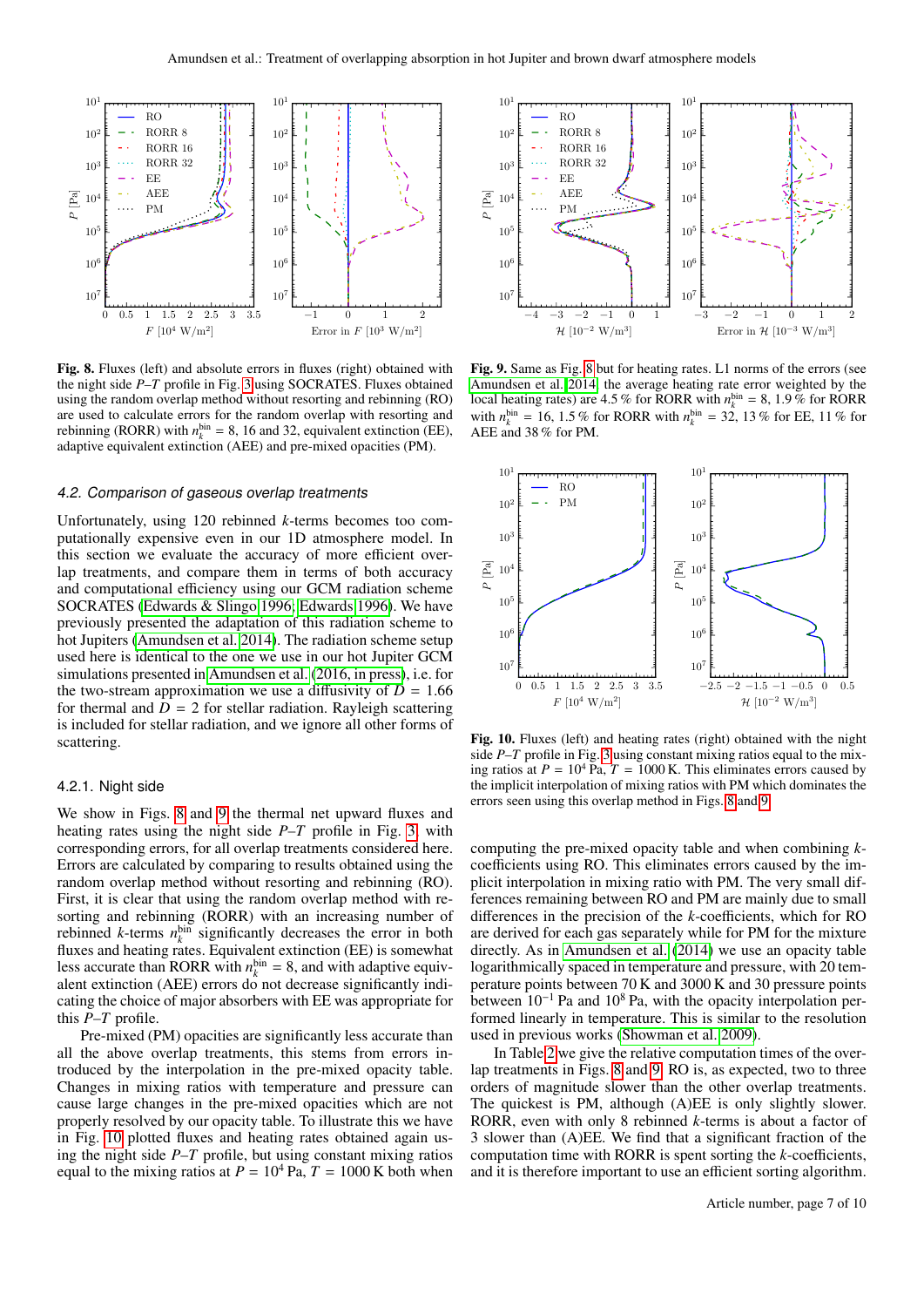<span id="page-7-1"></span>Table 2. Computation times of the thermal fluxes in SOCRATES for various overlap treatments using the night side *P*–*T* profile in Fig. [3](#page-5-0) not including TiO and VO opacity, see discussion in Section [4.2.1.](#page-6-4) The relative CPU computation time is the time relative to the fastest overlap method (PM).



<span id="page-7-2"></span>Fig. 11. Fluxes (left) and absolute errors in fluxes (right) obtained with the day side *P*–*T* profile in Fig. [3](#page-5-0) using SOCRATES. Fluxes obtained using the random overlap method without resorting and rebinning (RO) are used to calculate errors for the random overlap with resorting and rebinning (RORR) with  $n_k^{\text{bin}} = 8$ , 16 and 32, equivalent extinction (EE), adaptive equivalent extinction (AEE) and pre-mixed opacities (PM).

As mentioned in Section [3.2.2](#page-2-4) we use a standard quicksort implementation, which we have found to consistently give good performance compared to shellsort and heapsort.

#### <span id="page-7-5"></span>4.2.2. Day side

We show in Figs. [11](#page-7-2) and [12](#page-7-3) total (thermal plus stellar) net upward fluxes and heating rates obtained using the day side *P*– *T* profile in Fig. [3,](#page-5-0) with corresponding errors, for all overlap treatments considered here. Errors are, as for the night side, calculated by comparing to results obtained using RO. Results are overall similar to those obtained above for the night side, with errors being smallest for a large number of rebinned *k*-terms with RORR. A significant improvement in the accuracy is seen when using AEE compared to EE, indicating that the appropriate major absorbers have changed compared to the night side profile.

Perhaps the most striking result is the large errors caused by using pre-mixed opacities, which are significantly larger for the day side compared to the night side. The flux changes very rapidly between  $10^3$  Pa and  $10^4$  Pa, which causes a large increase in the heating rate. Looking at Fig. [3](#page-5-0) this discontinuity occurs as the *P*-*T*–profile crosses the condensation curve of TiO and VO. Both molecules are strong absorbers in the visible, and the presence of these molecules leads to a strong absorption of the incoming stellar radiation. The steep vertical gradient in the mixing ratios of TiO and VO when the temperature is near the condensation temperature causes a similarly steep gradient in the



<span id="page-7-3"></span>Fig. 12. Same as Fig. [11](#page-7-2) but for heating rates. L1 norms of the errors (see the caption of Fig. [9\)](#page-6-2) are 7.6 % for RORR with  $n_k^{\text{bin}} = 8, 3.0$  % for  $\text{ROBP}$  with  $n^{\text{bin}} = 16, 1.8$  % for  $\text{ROBP}$  with  $n^{\text{bin}} = 32, 7.0$  % for  $\text{EF}$ RORR with  $n_k^{\text{bin}} = 16$ , 1.8 % for RORR with  $n_k^{\text{bin}} = 32$ , 7.0 % for EE, 2.2 % for AEE and 119 % for PM <sup>2</sup>.2 % for AEE and 119 % for PM.



<span id="page-7-4"></span>Fig. 13. Fluxes (left) and heating rates (right) obtained with the day side *P*–*T* profile in Fig. [3](#page-5-0) using constant mixing ratios equal to the mixing ratios at  $P = 10^4$  Pa,  $T = 1900$  K. This eliminates errors caused by the implicit interpolation of mixing ratios with PM which dominates the errors seen using this overlap method in Figs. [11](#page-7-2) and [12.](#page-7-3)

opacity. When using PM this transition is smoothed out as the resolving power is limited by the number of *P*–*T* points in the look-up *k*-coefficient table, thus reducing the accuracy of the interpolation. To illustrate this we have in Fig. [13](#page-7-4) plotted fluxes and heating rates obtained again using the day side *P*–*T* profile, but with constant mixing ratios equal to the mixing ratios at  $P = 10^4$  $P = 10^4$  $P = 10^4$  Pa,  $T = 1900$  K, similar to Fig. 10 for the night side, thereby eliminating errors caused by the implicit interpolation in mixing ratio with PM.

In Tables [3](#page-8-1) and [4](#page-8-2) we give the computation times for the different overlap treatments. Results are similar to those obtained for the night side in Table [2](#page-7-1) with PM being the fastest, (A)EE slightly slower, and RORR with only 8 rebinned *k*-terms about 3 times slower than (A)EE.

# <span id="page-7-0"></span>**5. Conclusions**

We have evaluated the applicability of several gaseous overlap treatments in hot Jupiter atmosphere models. We have shown that the random overlap method gives good accuracy and flexibility, but without resorting and rebinning (RO) it is too slow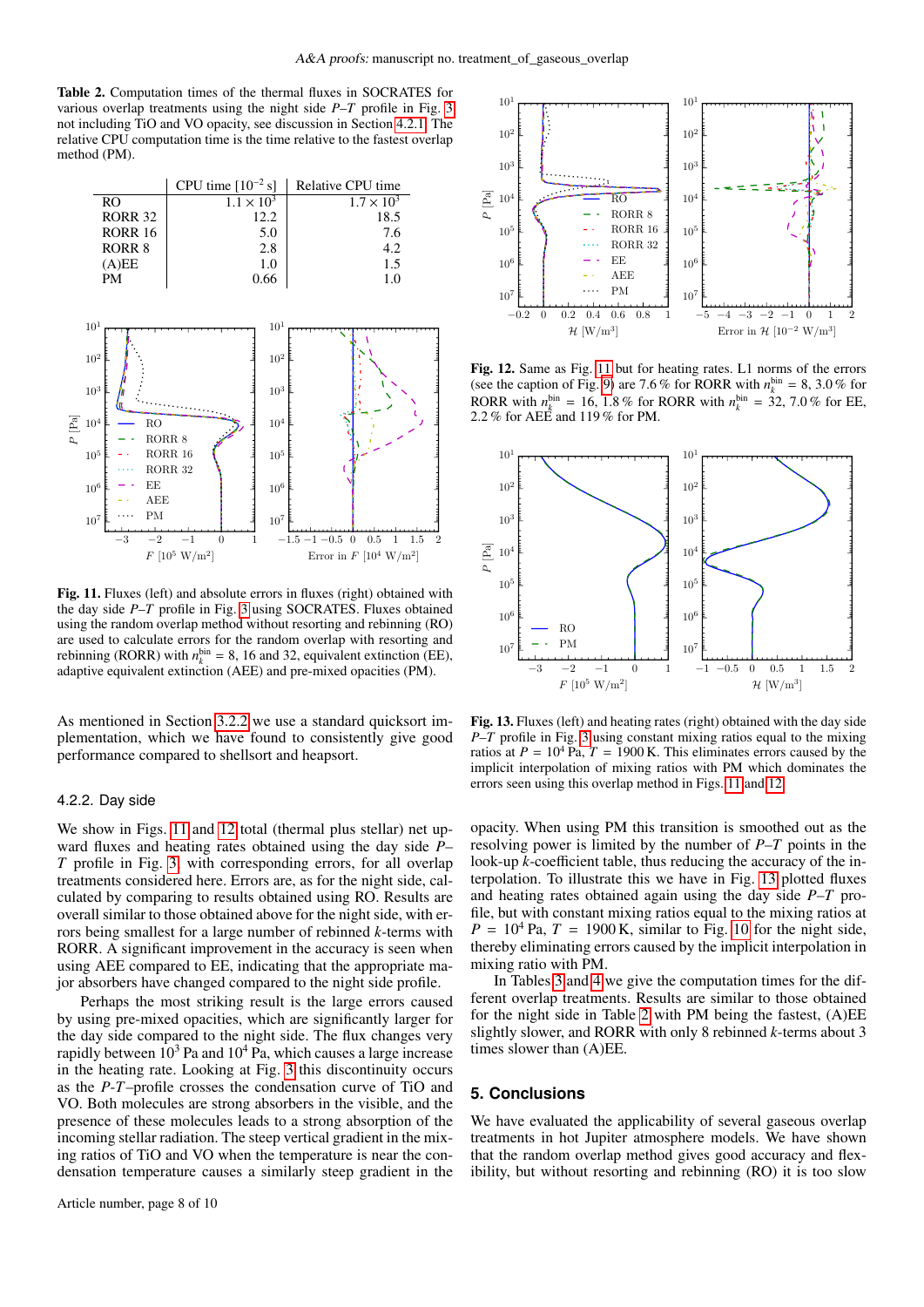<span id="page-8-1"></span>Table 3. Computation times of the thermal fluxes in SOCRATES for various overlap treatments using the day side *P*–*T* profile in Fig. [3](#page-5-0) including TiO and VO opacity, see discussion in Section [4.2.2.](#page-7-5) The relative CPU time is the computation time relative to the fastest overlap method (PM).

|                | CPU time $[10^{-2} s]$ | Relative CPU time   |
|----------------|------------------------|---------------------|
| RO.            | $4.2 \times 10^{4}$    | $5.8 \times 10^{4}$ |
| <b>RORR 32</b> | 14.9                   | 20                  |
| <b>RORR 16</b> | 6.3                    | 8.6                 |
| RORR 8         | 3.5                    | 3.8                 |
| (A)EE          | 1.3                    | 1.8                 |
| <b>PM</b>      | 0.73                   | 1.0                 |
|                |                        |                     |

<span id="page-8-2"></span>Table 4. Computation times of the stellar fluxes in SOCRATES for various overlap treatments using the day side *P*–*T* profile in Fig. [3](#page-5-0) including TiO and VO opacity, see discussion in Section [4.2.2.](#page-7-5) The relative CPU time is the computation time relative to the fastest overlap method (PM).

|                | CPU time $[10^{-2} s]$ | Relative CPU time   |
|----------------|------------------------|---------------------|
| RO.            | $5.5 \times 10^{4}$    | $9.2 \times 10^{4}$ |
| <b>RORR 32</b> | 14.6                   | 24                  |
| <b>RORR 16</b> | 5.8                    | 9.7                 |
| <b>RORR 8</b>  | 3.0                    | 5.0                 |
| (A)EE          | 1.0                    | 1.7                 |
| <b>PM</b>      | 0.60                   | 1.0                 |
|                |                        |                     |

for practical use. With resorting and rebinning (RORR) it becomes much more computationally efficient, and the accuracy and speed can be adjusted by varying the number of rebinned *k*-terms.

Equivalent extinction (EE) is about three times faster than RORR with only 8 rebinned *k*-terms, and benefits from the same flexibility as RORR, however, it is clear that particular care must be taken when choosing the major absorber in each band. We present one way of determining the major absorber, which we term adaptive equivalent extinction (AEE), that benefits from better accuracy compared to a more naive choice without a major loss of computational efficiency.

The fastest overlap treatment considered here is pre-mixed opacities, however, it lacks the flexibility of the random overlap method and equivalent extinction. In addition, particular care must be taken if there are regions of the atmosphere where the total opacity changes rapidly as a function of height to ensure steep variations in composition at important chemical equilibrium boundaries are adequately resolved. If these are not adequately resolved, as is the case in our pre-mixed table, interpolation can cause such transitions to be significantly smoothed out. We have shown that TiO in particular can be a significant cause of inaccuracies, but other species such as  $H_2O$ ,  $CH_4$  and CO may also lead to inaccuracies as seen in Section [4.2.1.](#page-6-4) A lower resolution can be tolerated in *k*-coefficient tables of individual gases than in pre-mixed tables as individual opacities vary more smoothly.

In our 1D atmosphere code ATMO we use RORR, usually with about 30 rebinned *k*-terms in each band. This gives us the flexibility to manipulate gas mixing ratios without recomputing or having to add additional dimensions to the *k*-table. It also uniquely allows us to treat non-equilibrium chemistry consistently, i.e. have non-equilibrium abundances feed back on the total opacity and consequently the calculated *P*–*T* profiles [\(Trem](#page-9-21)[blin et al. 2015,](#page-9-21) [2016;](#page-9-22) [Drummond et al. 2016\)](#page-9-19).

Unfortunately, RORR, even with only 8 rebinned kcoefficients, is too slow for use in our GCM coupling dynamics

and radiative transfer, and we consequently use equivalent extinction. The method for adaptively choosing the major absorber in each band (AEE) has not yet been implemented in the radiation scheme coupled to our GCM. In [Amundsen et al.](#page-9-9) [\(2016, in](#page-9-9) [press\)](#page-9-9) we therefore use the simple approach of determining the major absorber in each band instead (EE). Work is in progress to improve the treatment of overlapping gaseous absorption in our GCM, one possibility being using EE for bands with a clear major absorber and RORR for bands with more than one significant absorber. In addition, as the current definition of the equivalent extinction for the stellar component relies on direct stellar fluxes at the bottom boundary it will become important to improve this definition of the equivalent extinction when the diffuse stellar flux becomes more important, e.g. when including stronger short-wave scattering.

*Acknowledgements.* We thank the referee, Mark Marley, for comments that significantly improved the paper. This work is partly supported by the European Research Council under the European Community's Seventh Framework Programme (FP7/2007-2013 Grant Agreement No. 247060-PEPS and grant No. 320478-TOFU). D.S.A. acknowledges support from the NASA Astrobiology Program through the Nexus for Exoplanet System Science. J.M. acknowledges the support of a Met Office Academic Partnership secondment. The calculations for this paper were performed on the DiRAC Complexity machine, jointly funded by STFC and the Large Facilities Capital Fund of BIS, and the University of Exeter Super-computer, a DiRAC Facility jointly funded by STFC, the Large Facilities Capital Fund of BIS and the University of Exeter.

# <span id="page-8-0"></span>**Appendix A: Relationship between convolution and random overlap**

The transmission through a homogeneous slab is, from Eq. [\(1\)](#page-1-4),

$$
\mathcal{T}(u) = \int_{\tilde{\nu}_1}^{\tilde{\nu}_2} d\tilde{\nu} w(\tilde{\nu}) e^{-k(\tilde{\nu})u} = \int_0^{\infty} dk f(k) e^{-ku}
$$
 (A.1)

$$
=\int_0^1\mathrm{d}g\,e^{-k(g)u},\tag{A.2}
$$

where  $f(k)$  dk is the probability of the absorption coefficient being in the interval  $[k, k + dk]$  taking into account the weighting  $w(\tilde{v})$ , and  $g(k)$  is the cumulative probability distribution

$$
g(k) = \int_0^k \mathrm{d}k' \, f(k'). \tag{A.3}
$$

For each absorbing gas *i*, the opacity probability distribution  $f_i(k_i)$  can be derived, and need to be combined using the respective mixing ratios  $\zeta_i$ . An exact procedure for doing this does not exist as the wavelength information is lost when deriving  $f_i(k_i)$ exist as the wavelength information is lost when deriving  $f_i(k_i)$ . Assuming that random variables picked using these probability distributions are independent, however, they can be convolved to get the combined probability distribution  $f(k)$ . We restrict the discussion here to combining the opacity distributions of two gases, as the procedure can easily be repeated to include an arbitrary number of gases.

In order to perform the convolution we need to take into account the mixing ratios of the gases, i.e. we need to find  $f_i'(k_i')$ where  $k'_i = \zeta_i k_i$ . We know that

$$
f_i'(k_i') \, \mathrm{d}k_i' = f_i(k_i) \, \mathrm{d}k_i,\tag{A.4}
$$

which yields

$$
f'_{i}(k'_{i}) = f_{i}(k_{i}) \frac{\mathrm{d}k_{i}}{\mathrm{d}k'_{i}} = \frac{f_{i}(k'_{i}/\zeta_{i})}{\zeta_{i}}.
$$
 (A.5)

Article number, page 9 of 10